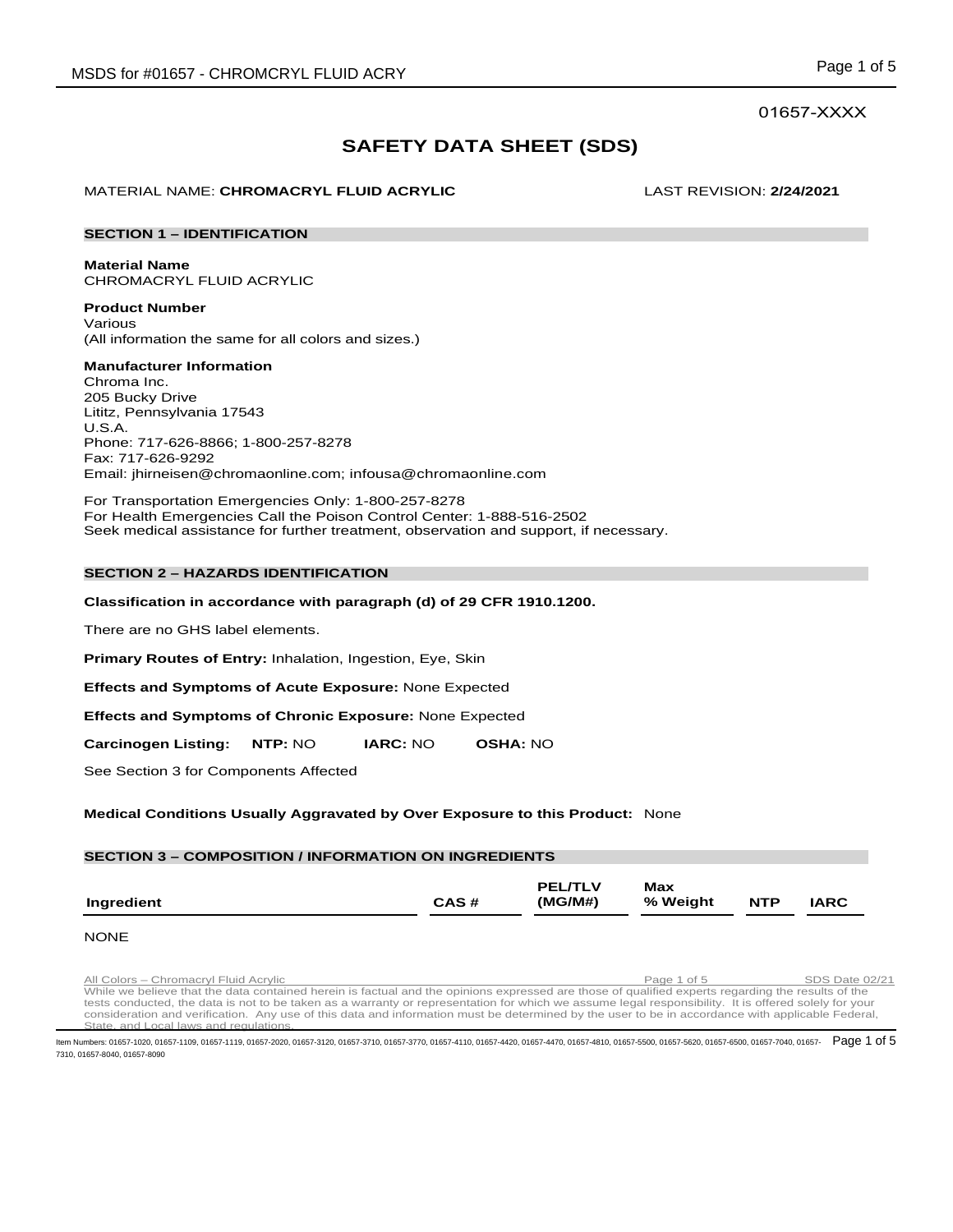### **SECTION 4 – FIRST AID MEASURES**

| <b>Skin</b>       | Wash skin with soap and water or use a product specifically formulated for water based acrylic<br>removal. If irritation persists seek medical help.                                         |
|-------------------|----------------------------------------------------------------------------------------------------------------------------------------------------------------------------------------------|
| Eye               | Check for and remove any contact lenses.<br>Flush eyes up to 15 minutes with water, holding eye lids open.<br>If irritation persists seek medical help.                                      |
| <b>Inhalation</b> | If person is showing adverse effects, remove person to fresh air.<br>Seek medical help if symptoms occur.                                                                                    |
| Ingestion         | Treat Symptomatically.<br>Never give anything by mouth to an unconscious person.<br>Seek medical help if symptoms occur.<br>If swallowed, call your Poison Control Center at 1-800-222-1222. |
|                   |                                                                                                                                                                                              |

Seek medical assistance for further treatment, observation and support, if necessary.

#### **Advice to Doctor:**

This product carries the A.P. Seal, conforms to ASTM D4236, and is certified non-toxic by a toxicologist in association with the Art & Craft Materials Institute, Hanson, MA 02341 USA.

| <b>SECTION 5 - FIRE FIGHTING MEASURES</b>    |                                              |  |  |  |
|----------------------------------------------|----------------------------------------------|--|--|--|
| Flash Point (Method):                        | N/A                                          |  |  |  |
| <b>Autoignition Temperature:</b>             | N/A                                          |  |  |  |
| Explosion Limits in Air (% by Volume):       | Not Explosive                                |  |  |  |
| <b>Extinguishing Media:</b>                  | No Special Media Required                    |  |  |  |
| <b>Fire Fighting Procedures:</b>             | No Special Fire Fighting Procedures Required |  |  |  |
| <b>Unusual Fire &amp; Explosion Hazards:</b> | Not Combustible                              |  |  |  |

# **SECTION 6 – ACCIDENTAL RELEASE MEASURES**

#### **Steps to be Taken in Case a Material is Spilled**

Clean up in accordance with all applicable regulations. Absorb spillage with non-combustible, absorbent material. For waste disposal, see Section 13.

- **Large Spills:** Stop the flow of material, if this is without risk. Dike the spilled material, where this is possible. Absorb with dry earth, sand or other non-combustible material.
- **Small Spills:** Mop up or absorb with earth, sand or other non-combustible material and transfer to containers for later disposal. Clean surface thoroughly to remove residual contamination. Never return spills to original containers for re-use.

#### **Environmental Precautions**

Avoid discharge into drains, water courses or onto the ground. Use appropriate containment to avoid environmental contamination.

Rum Colors – Chromacryl Fluid Acrylic Page 2 of 5 SDS Date 02/21<br>While we believe that the data contained herein is factual and the opinions expressed are those of qualified experts regarding the results of the tests conducted, the data is not to be taken as a warranty or representation for which we assume legal responsibility. It is offered solely for your consideration and verification. Any use of this data and information must be determined by the user to be in accordance with applicable Federal, State, and Local laws and regulations.

ltem Numbers: 01657-1020, 01657-1109, 01657-1119, 01657-2020, 01657-3120, 01657-3710, 01657-3770, 01657-4410, 01657-4420, 01657-4470, 01657-4810, 01657-5500, 01657-5620, 01657-5600, 01657-7040, 01657-  ${\sf Page}$  2 of  ${\bf 5}$ 7310, 01657-8040, 01657-8090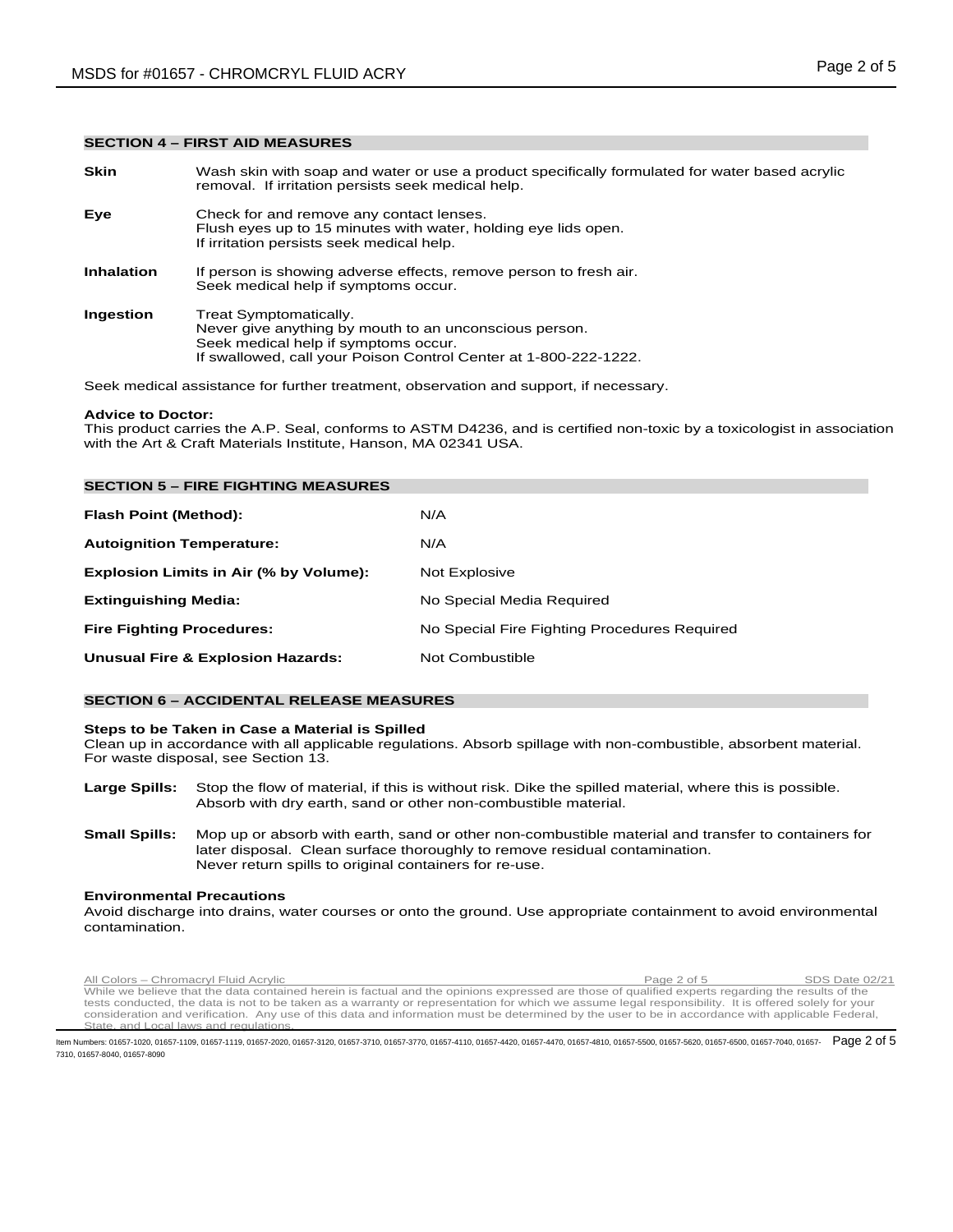# **SECTION 7 – HANDLING & STORAGE**

#### **Precautions for Safe Handling**

Good industrial hygiene practice requires that exposure be maintained below the TLV. This is preferably achieved through the provision of adequate ventilation. When exposure cannot be adequately controlled in this way, personal respiratory protection should be employed.

Avoid contact with eyes. Avoid skin contact.

Observe good hygiene practices; wash hands after use.

# **Storage Requirements**

Store at room temperature; keep from freezing. Recommended storage conditions are between 34° F and 122° F (1° C and 50° C). Store in original tightly closed container.

# **SECTION 8 – EXPOSURE CONTROLS / PERSONAL PROTECTION**

| <b>Respiratory Protection &amp; Special Ventilation Requirements:</b> None needed under normal conditions of use |                                            |
|------------------------------------------------------------------------------------------------------------------|--------------------------------------------|
| <b>Protective Gloves:</b>                                                                                        | None needed under normal conditions of use |
| <b>Eye Protection:</b>                                                                                           | None needed under normal conditions of use |
| <b>Other Protective Equipment:</b>                                                                               | None needed under normal conditions of use |
| <b>Engineering Controls:</b>                                                                                     | None Required                              |

#### **Hygienic Work Practices**

Always observe good personal hygiene measures, such as washing after handling the material and before eating, drinking and/or smoking.

# **SECTION 9 – PHYSICAL AND CHEMICAL PROPERTIES**

**Boiling Point:** N/A **Specific Gravity (H2O=1):** N/A **Vapor Pressure: N/A<br><b>Specific Vapor Density (AIR=1):** N/A **Specific Vapor Density (AIR=1):** N/A **Evaporation Rate:** Slower than Ether

**Reactivity in Water: Non-Reactive** 

**Appearance & Odor:** Liquid acrylic paints in assorted colors. May have slight ammonia smell.

# **SECTION 10 – STABILITY AND REACTIVITY**

**Stability (Conditions to Avoid): 31 Mone**<br>**Incompatibility (Materials to Avoid):** 8 None **Incompatibility (Materials to Avoid):** None **Hazardous Decomposition Products: Hazardous Polymerization Products:** None

### **SECTION 11 – TOXICOLOGICAL INFORMATION**

**Acute Effects Associated with the use of this material:** None Expected The summated LD50 is 21400 mg/kg.

The summated LC50 is 41684 mg/cubic meter.

This product is not considered to be a known or suspected human carcinogen by NTP, IARC or OSHA (see section 3)

All Colors – Chromacryl Fluid Acrylic **Colors – Chromacryl Fluid Acrylic** Page 3 of 5 SDS Date 02/21 While we believe that the data contained herein is factual and the opinions expressed are those of qualified experts regarding the results of the tests conducted, the data is not to be taken as a warranty or representation for which we assume legal responsibility. It is offered solely for your consideration and verification. Any use of this data and information must be determined by the user to be in accordance with applicable Federal, State, and Local laws and regulations.

ltem Numbers: 01657-1020, 01657-1109, 01657-1119, 01657-2020, 01657-3120, 01657-3710, 01657-3770, 01657-4410, 01657-4420, 01657-4470, 01657-4810, 01657-5500, 01657-5620, 01657-5600, 01657-7040, 01657-  ${\sf Page~3 of 5}$ 7310, 01657-8040, 01657-8090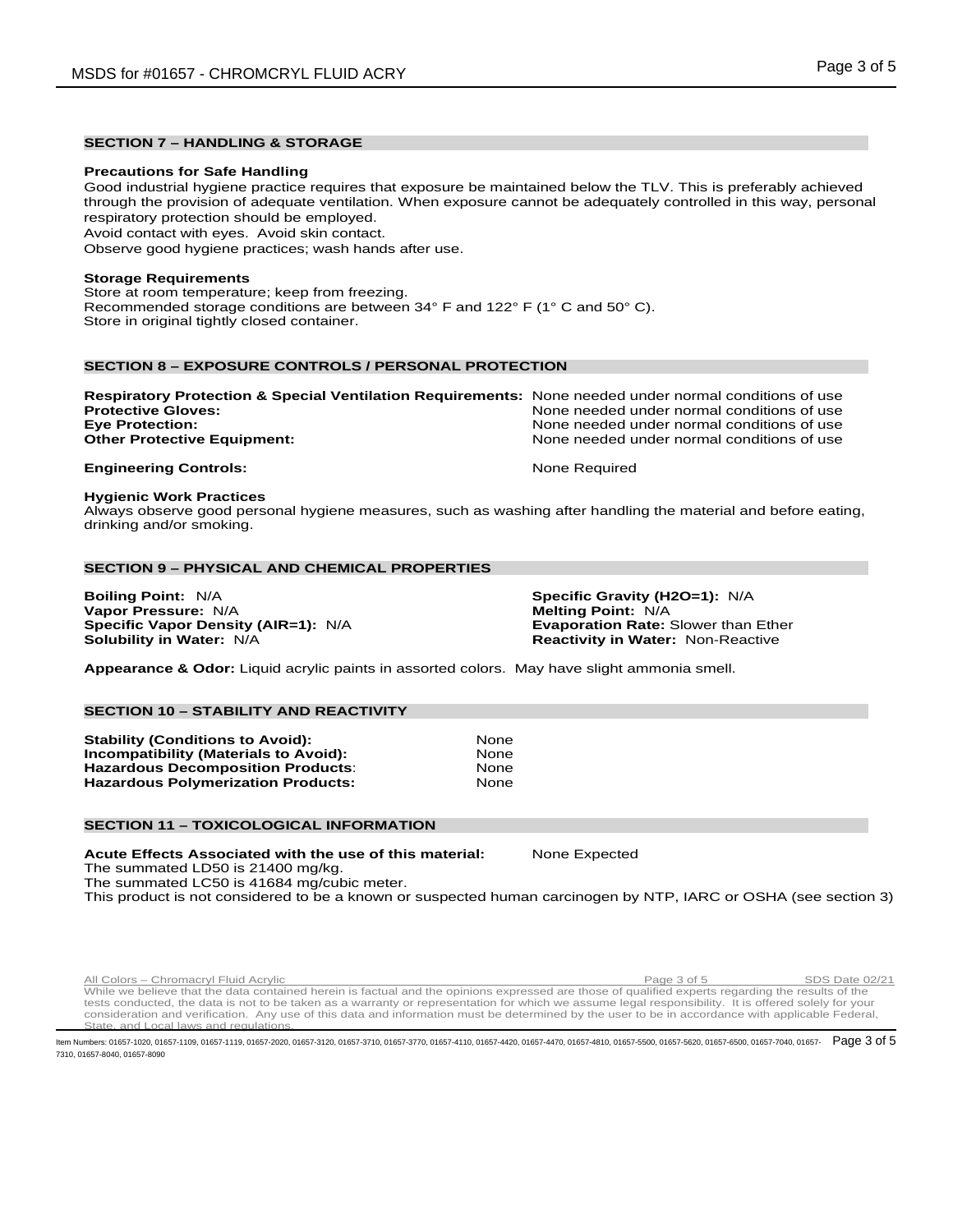# **SECTION 12 – ECOLOGICAL INFORMATION**

#### **Ecotoxicity**

The product is not classified as environmentally hazardous. No harmful effects known other than those associated with suspended inert solids in water.

#### **SECTION 13 – DISPOSAL CONSIDERATIONS**

# **RCRA Hazard Class (40 CFR 261):** This product is not classified as hazardous waste.

#### **Waste Disposal Method**

Dispose of in accordance with International, Federal, State and Local regulations.

# **SECTION 14 – TRANSPORTATION INFORMATION**

**U.S. DOT (49 CFR 172.101):** This product is not a hazardous material as classified by CFR 172.101.

# **SECTION 15 – REGULATORY INFORMATION**

### **US Federal Regulations**

Contents of this SDS comply with OSHA Hazard Communications Standard 29 CFR 1910.1200 EPA SARA TITLE III Chemical Listings: None

| Section 302.4 Extremely Hazardous Substances (40 CFR 355): |         |   | None |  |  |
|------------------------------------------------------------|---------|---|------|--|--|
| - -                                                        | - - - - | . |      |  |  |

### **Section 313 Toxic Chemicals (40 CFR 372):** None

# **International Regulations**

#### **Canadian WHMIS:**

This product is a controlled product under Canada's Workplace Hazardous Materials Information System. It contains the following toxic or highly toxic materials: Ferric Oxide Pigment Red 2 Dispersion

#### **Supplemental State Compliance Information**

#### **US, New Jersey Right-to-Know**

This product contains the following chemical(s) listed under New Jersey's Right to Know Program: Ammonia Hydroxide Pigment Red 101 Pigment Red 2 Dispersion

#### **US, Washington Children's Safe Products Act**

This product contains the following chemical(s) requiring notification to the State of Washington under their Children's Safe Products Act: None

#### **Under CPSC's consumer product regulations (16CFR1500.3 and 150014), this product has the following required acute and chronic hazard labeling:** None

Rumation Chromacryl Fluid Acrylic Page 4 of 5 SDS Date 02/21<br>While we believe that the data contained herein is factual and the opinions expressed are those of qualified experts regarding the results of the tests conducted, the data is not to be taken as a warranty or representation for which we assume legal responsibility. It is offered solely for your consideration and verification. Any use of this data and information must be determined by the user to be in accordance with applicable Federal, State, and Local laws and regulations.

ltem Numbers: 01657-1020, 01657-1109, 01657-1119, 01657-2020, 01657-3120, 01657-3710, 01657-3770, 01657-4410, 01657-4420, 01657-4470, 01657-4810, 01657-5500, 01657-5620, 01657-5600, 01657-7040, 01657-  ${\sf Page~4 of 5}$ 7310, 01657-8040, 01657-8090